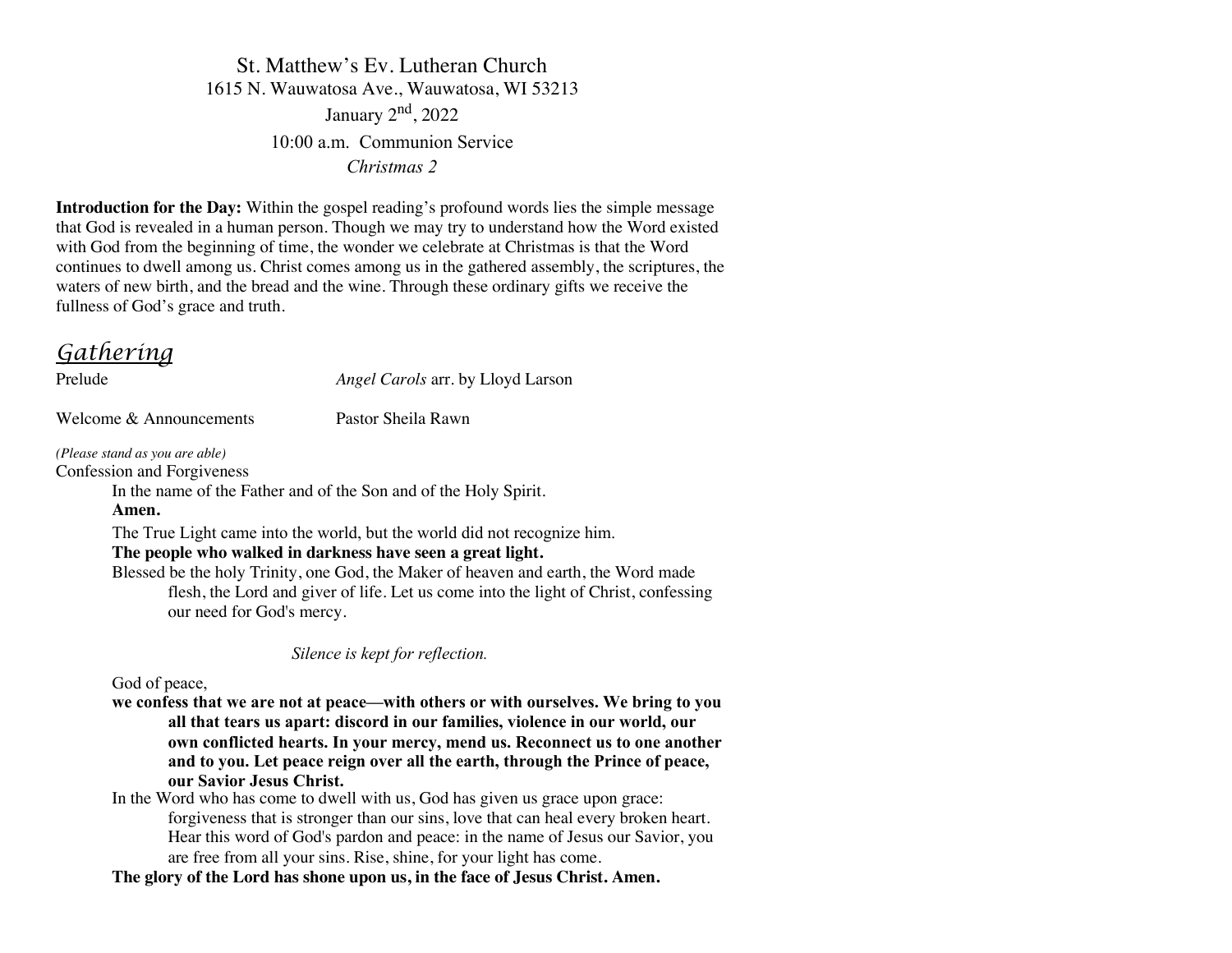*In anticipation of the Feast of Epiphany, celebrated on January 6th we sing our opening Carol.* Gathering Carol **We Three Kings of Orient Are**



Text: John Henry Hopkins, Jr., 1857, based on Matthew 2:1-11. Music: John Henry Hopkins, Jr. 1857. Tune: Kings of Orient 88 86 with Refrain.

Litany for the Second Sunday of Christmas

The True Light came into the world, but the world did not recognize him.

### **Enlighten the eyes of our hearts, so that we may see you and know you.**

This True Light came into the world to make us God's children.

### **This True Light calls us to testify to the light.**

So that all people may come to know the gifts he gives.

### **The gift of hope, the gift of wisdom, the gift of glory, and the gift of grace upon grace.**

Apostolic Greeting

Good news of great joy, light and grace and peace be with you all. **And also with you.**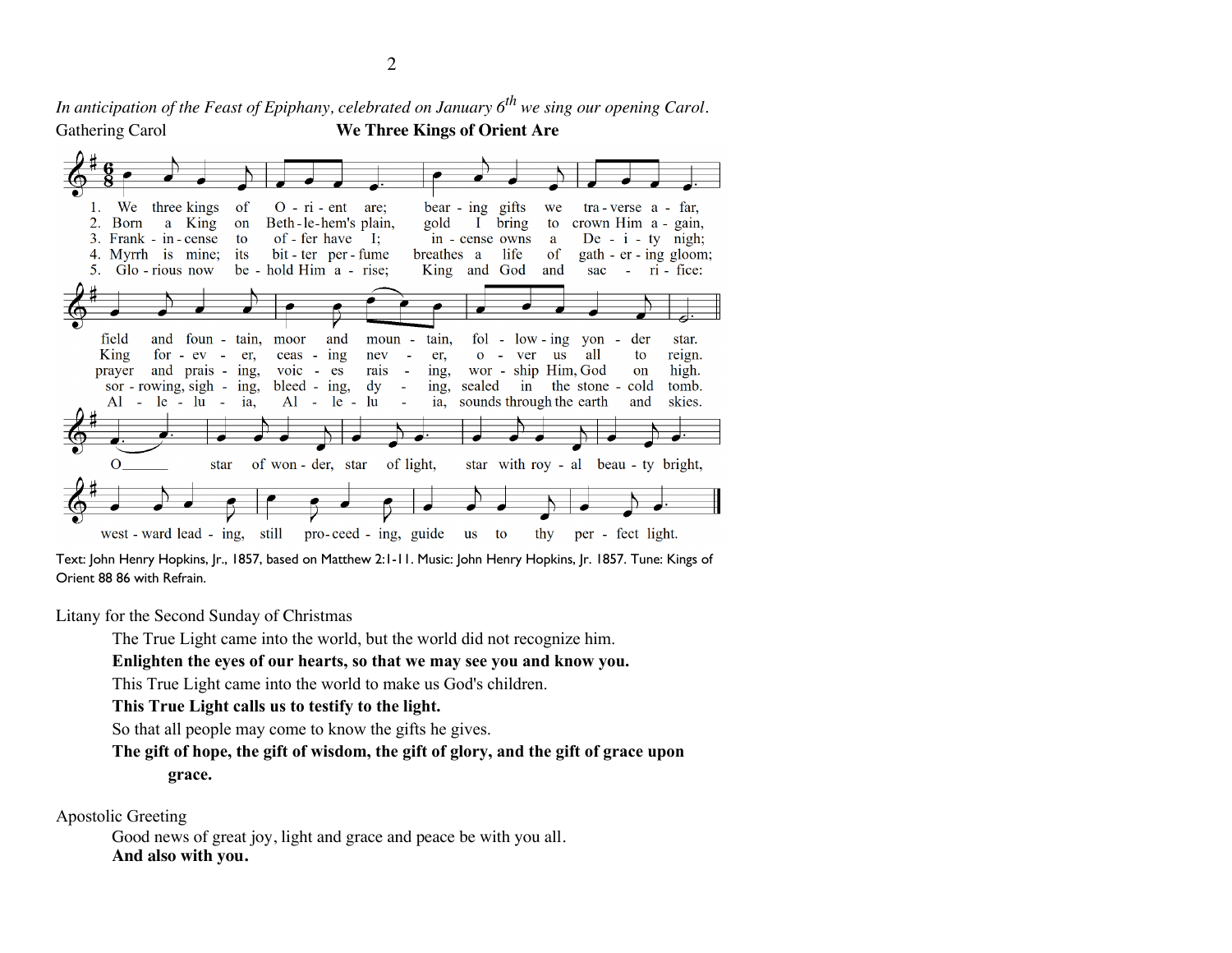Prayer of the Day

Almighty God, you have filled all the earth with the light of your incarnate Word. By your grace empower us to reflect your light in all that we do, through Jesus Christ, our Savior and Lord, who lives and reigns with you and the Holy Spirit, one God, now and forever.

### **Amen.**

# *In the Beginning Was the Word*

## *Word*

*(Please be seated)*

### First Reading Jeremiah 31:7-14

*God promises to bring Israel back to its land from the most remote parts of exile. In Zion Israel will rejoice over God's gift of food and livestock. Young women will express their joy in dancing; God will give gladness instead of sorrow.*

Word of God, word of life. **Thanks be to God.**

### Psalm Psalm 147

*Worship the Lord, O Jerusalem; praise your God, O Zion.* (Ps. 147:12)

A reading from Psalm 147.

Worship the LORD, O Jerusalem; praise your God, O Zion, **who has strengthened the bars of your gates and has blessed your children within you.**

God has established peace on your borders and satisfies you with the finest wheat. **God sends out a command to the earth, a word that runs very swiftly.**

God gives snow like wool, scattering frost like ashes.

**God scatters hail like bread crumbs. Who can stand against God's cold?**  The LORD sends forth the word and melts them; the wind blows, and the waters flow. **God declares the word to Jacob, statutes and judgments to Israel.** 

The LORD has not done so to any other nation; they do not know God's judgments. Hallelujah!

Word of God, word of life. **Thanks be to God.**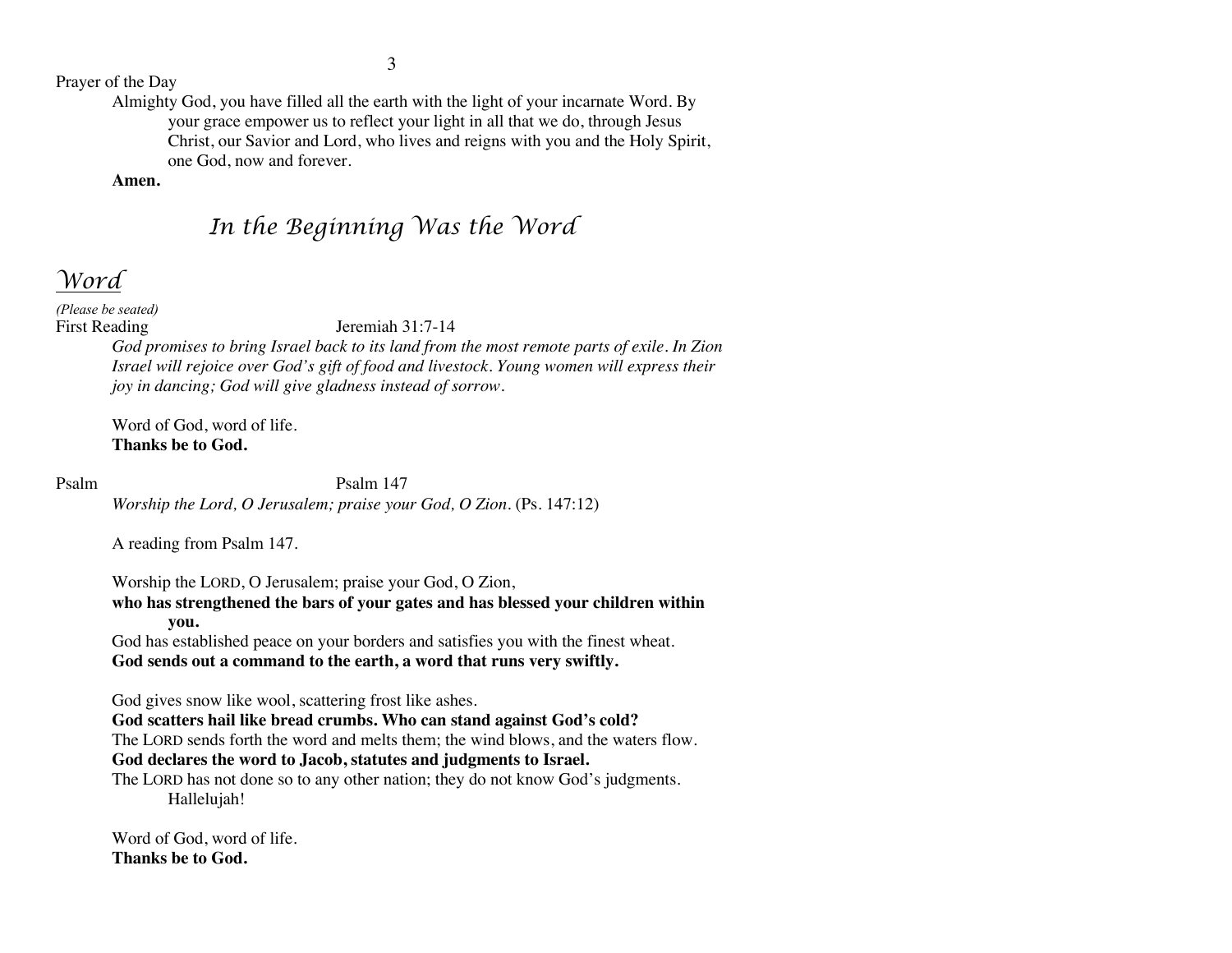Second Reading Ephesians 1:3-14

*In Jesus, all of God's plans and purposes have been made known as heaven and earth are united in Christ. Through Jesus, we have been chosen as God's children and have been promised eternal salvation.*

Word of God, word of life. **Thanks be to God.**



Music: African American Spiritual. Tune: Go Tell It 78 76 76 76. Text: African American Spiritual, refrain; John W. Work Jr. 1872-1925, stanzas, alt.

Gospel John 1:1-18

*John begins his gospel with this prologue: a hymn to the Word through whom all things were created. This Word became flesh and brought grace and truth to the world.*

The holy gospel according to John, the  $1<sup>st</sup>$  chapter. **Glory to you, O Lord.**

The Gospel of the Lord for you this day. **Praise to you, O Christ.**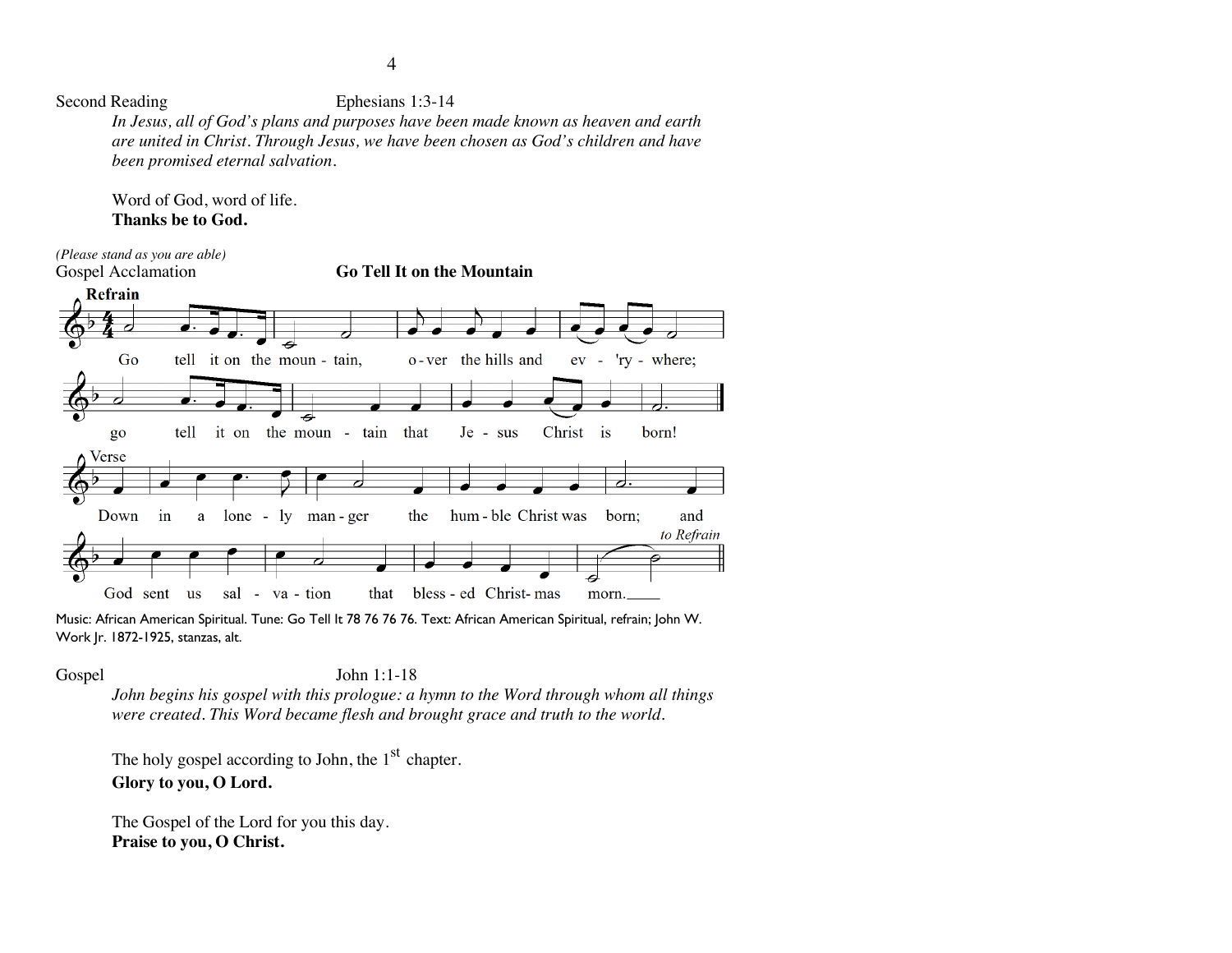*(Please be seated)*

Sermon Pastor Sheila Rawn

*(Please stand as you are able)*

#295 Of the Father's Love Begotten  *(Prayer Cards will be collected during the hymn of the day.)*

Profession of Faith The Nicene Creed **We believe in one God, the Father, the Almighty, maker of heaven and earth, of all that is, seen and unseen.**

**We believe in one Lord, Jesus Christ, the only Son of God, eternally begotten of the Father, God from God, Light from Light, true God from true God, begotten, not made, of one Being with the Father; through him all things were made. For us and for our salvation he came down from heaven, was incarnate of the Holy Spirit and the virgin Mary and became truly human. For our sake he was crucified under Pontius Pilate; he suffered death and was buried. On the third day he rose again in accordance with the scriptures; he ascended into heaven and is seated at the right hand of the Father. He will come again in glory to judge the living and the dead, and his kingdom will have no end. We believe in the Holy Spirit, the Lord, the giver of life, who proceeds from the Father and the Son, who with the Father and the Son is worshiped and glorified, who has spoken through the prophets. We believe in one holy catholic and apostolic church. We acknowledge one baptism for the forgiveness of sins. We look for the resurrection of the dead, and the life of the world to come. Amen.**

5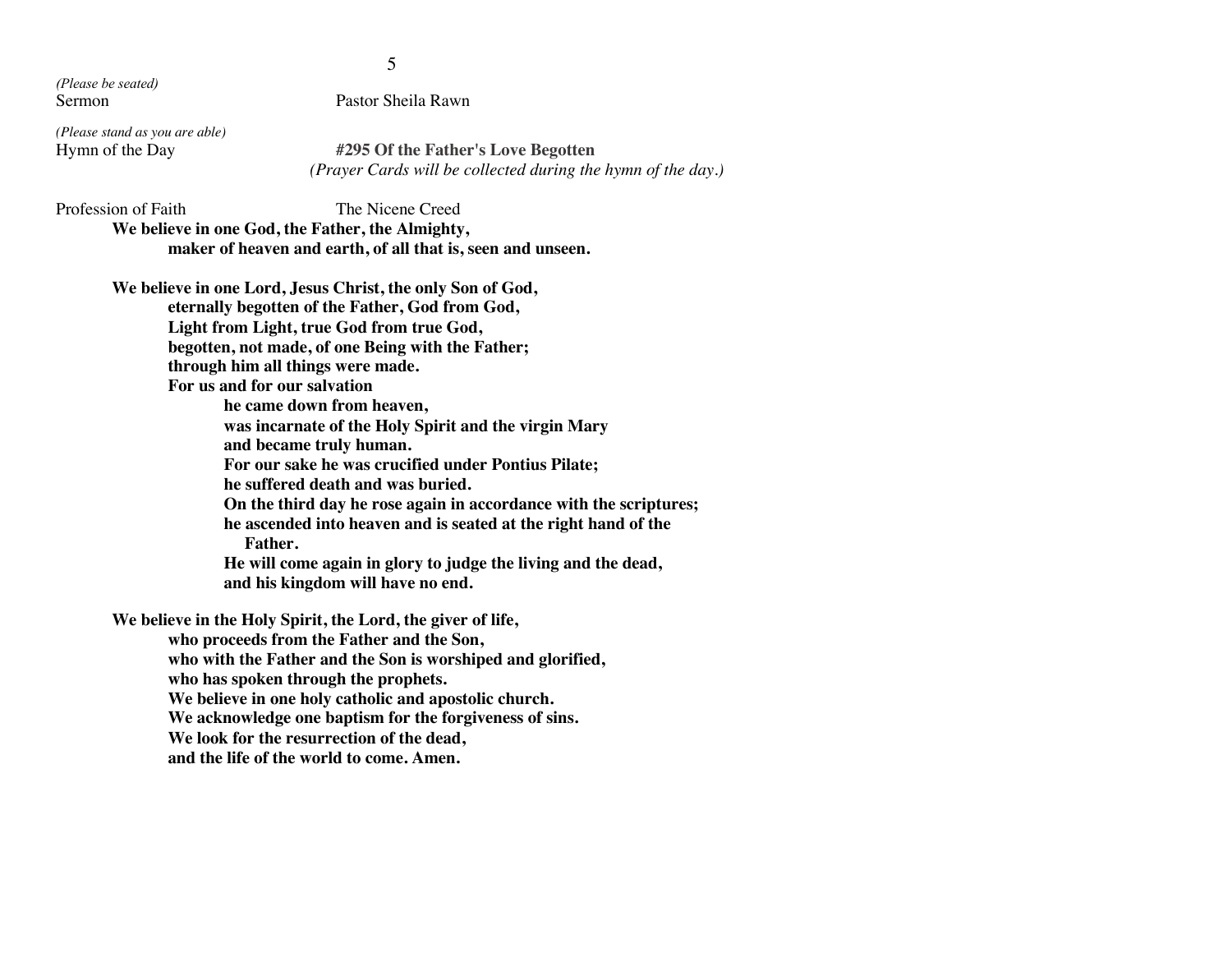*(Please be seated)* Prayers of Intercession

> Joining our voices with the heavenly host and Christians throughout time and space, let us pray for the church, the world, and all in need.

…Merciful God, **receive our prayer.**

Rejoicing in your Word made flesh among us, we commend these prayers to you,

confident of your grace and love made known to us in Jesus Christ, our Savior.

**Amen.**

Sharing the Peace of Christ

At the birth of Christ the angels sang a song of peace and goodwill. May the peace of the Lord be with you always.

**And also with you.** 

# *And the Word was Made Flesh*

## *Meal*

*(Please be seated)*

Musical Offering *I Wonder as I Wander*, an Appalachian Carol arr. by John Jacob Niles; Jan Johnson, Soloist

| (Please stand as you are able) |
|--------------------------------|
| <b>Offertory Carol</b>         |

**#292 Love Has Come** 

Offering Prayer

Let us pray. Good and loving God, we rejoice in the birth of Jesus, who came among the poor to bring the riches of your grace. As you have blessed us with your gifts, let them be blessing for others. With the trees of the field, with all earth and heaven, we shout for joy at the coming of your Son, Jesus Christ our Lord.

**Amen.**

Eucharistic Prayer

Words of Institution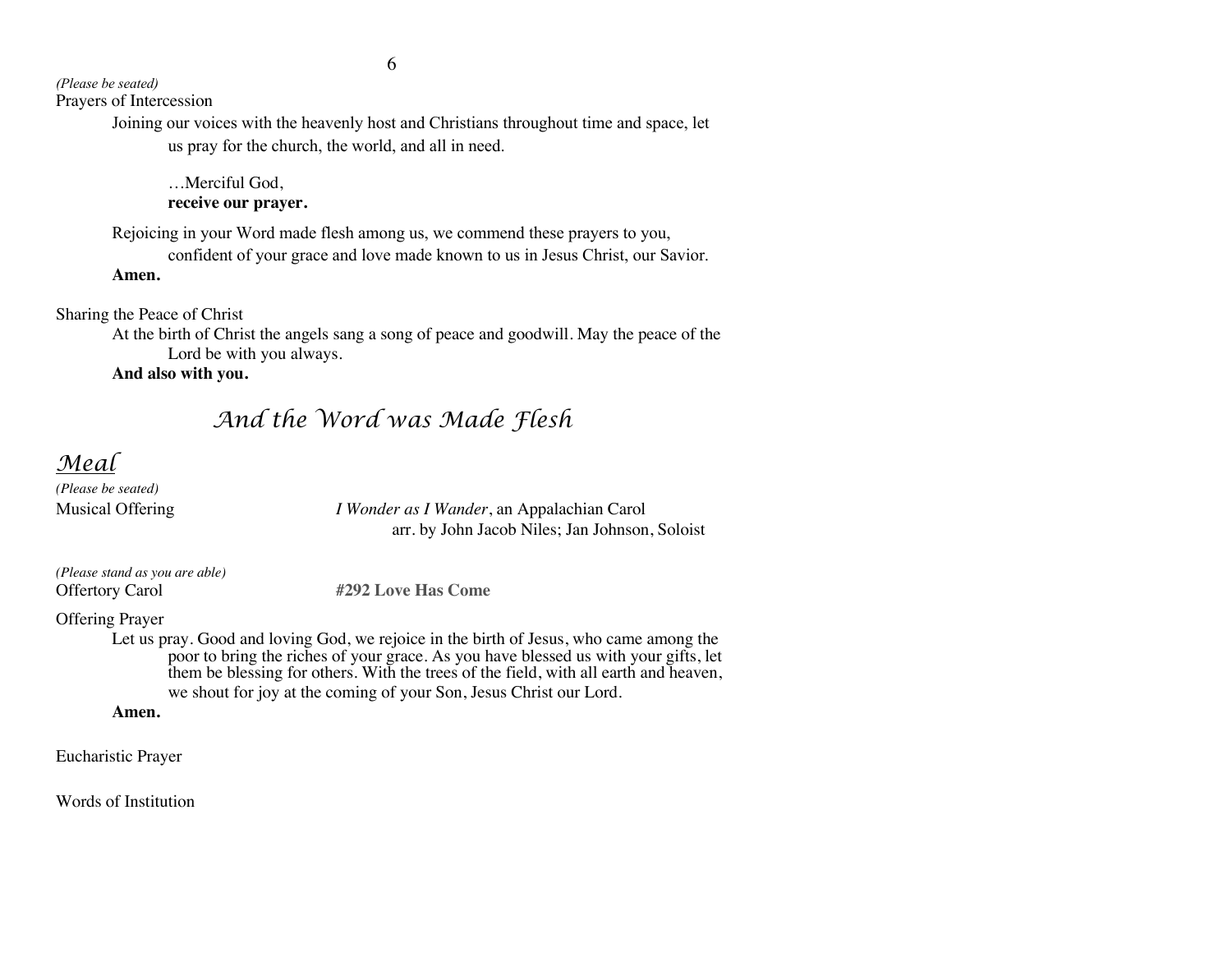The Lord's Prayer

Gathered into one by the Holy Spirit, let us pray as Jesus taught us.

**Our Father in heaven, hallowed be your name,** 

**your kingdom come, your will be done,** 

**on earth as in heaven.**

**Give us today our daily bread.** 

**Forgive us our sins** 

**as we forgive those who sin against us.** 

**Save us from the time of trial and deliver us from evil.**

### **For the kingdom, the power,**

**and the glory are yours, now and forever. Amen.**

Invitation to Communion

The Word became flesh and lived among us, and we have seen his glory.

**Make yourself known to us, O Christ, in the breaking of the bread and the sharing of the cup.**

Come with joy to the feast.

*(Please be seated) (Please stand as you are able)*

### Communion Hymn **#282 It Came upon the Midnight Clear**

Post-Communion Response

May the body and blood of our Lord Jesus Christ, which you have now just received, strengthen you and keep you in his love and grace.

**Amen.**

Prayer after Communion

We give you thanks, O God, that in this bread and cup of Christ's very life, you give us food for our journey. As you led the magi by a star, as you brought the holy family home again, guide us on the way unfolding before us. Wherever we go, may our lives proclaim good news of great joy in Jesus Christ our Lord.

### **Amen.**

# *And Dwelt Among Us.*

# *Sending*

New Year's Litany

As a new year begins, we ask ourselves, "Where are we headed? What's in store for our lives?"

### **Lead us, O Lord, in the way we should go.**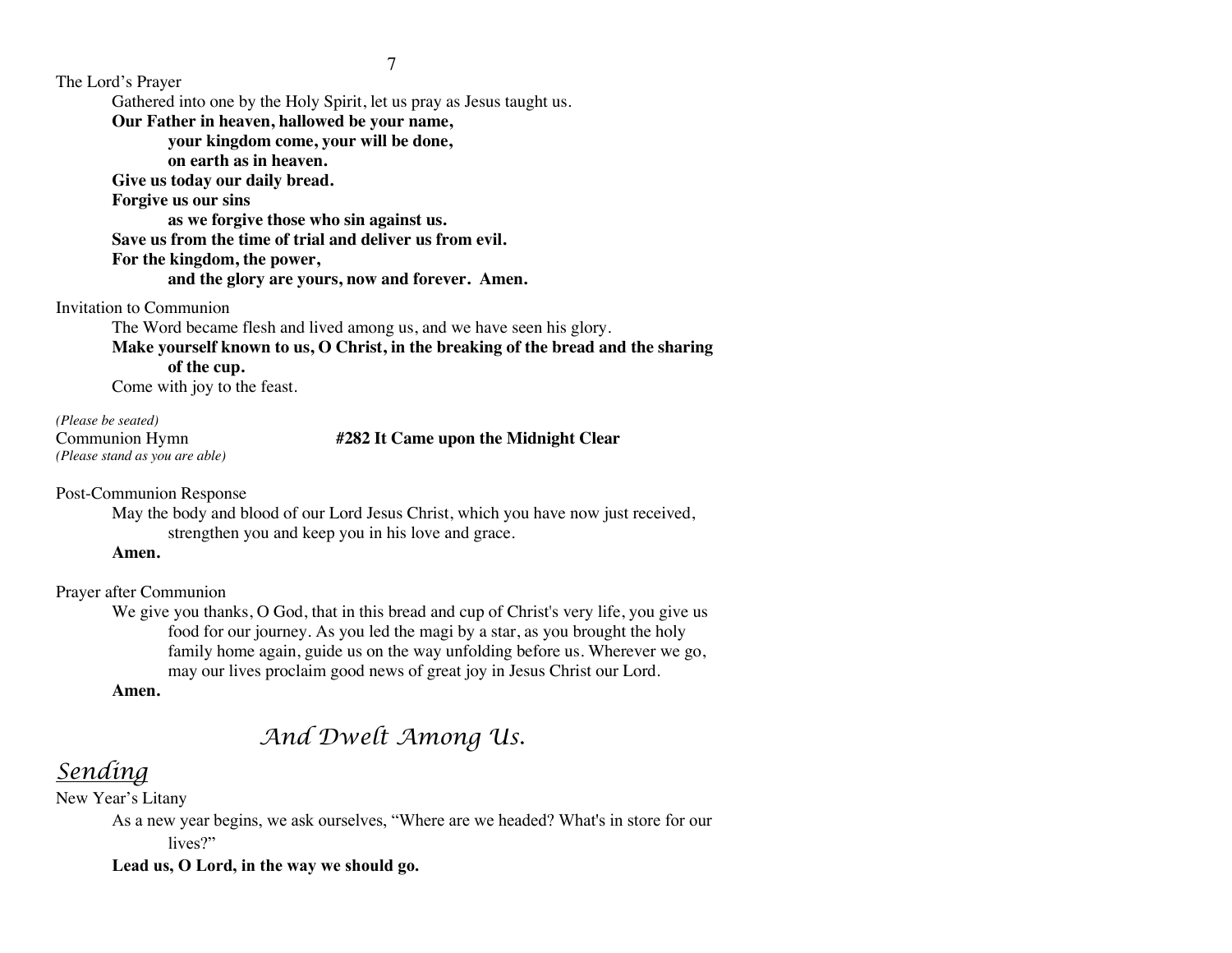Joseph listened to the angel of the Lord and took Mary and Jesus to Egypt.

### **May we too be ready to listen and go where you guide.**

The shepherds on the hillside heard the words of the angel of God and ran to Bethlehem to see the Savior.

### **May we too heed the call and go with haste to where you are.**

The disciples followed what you said, O Lord, and went into all the world proclaiming the good news.

**May we too be prepared to spread the Gospel message to people everywhere.** With the Lord directing our ways, our journey through life will be blessed.

### **We will go out in joy and be led back in peace.**

### Blessing

God is the Alpha and the Omega, the beginning and the end. May God grant you grace and peace at the dawn of this new year.

### **Amen.**

The past, the present, and the future rest in God's hands. May God guard your coming in and your going forth, this new year and forevermore.

### **Amen.**

The Lord bless you and keep you. The Lord's face shine on you and be gracious to you.

The Lord look upon you with favor and give you peace. Almighty God, Father, + Son, and Holy Spirit, bless you now and forever.

### **Amen.**

### Dismissal

Go in peace. Rejoice in Christ our Savior. **Thanks be to God.**

Postlude *March of the Three Kings* arr. by Gilbert Martin

*And of His Reign There Will Be No End!*